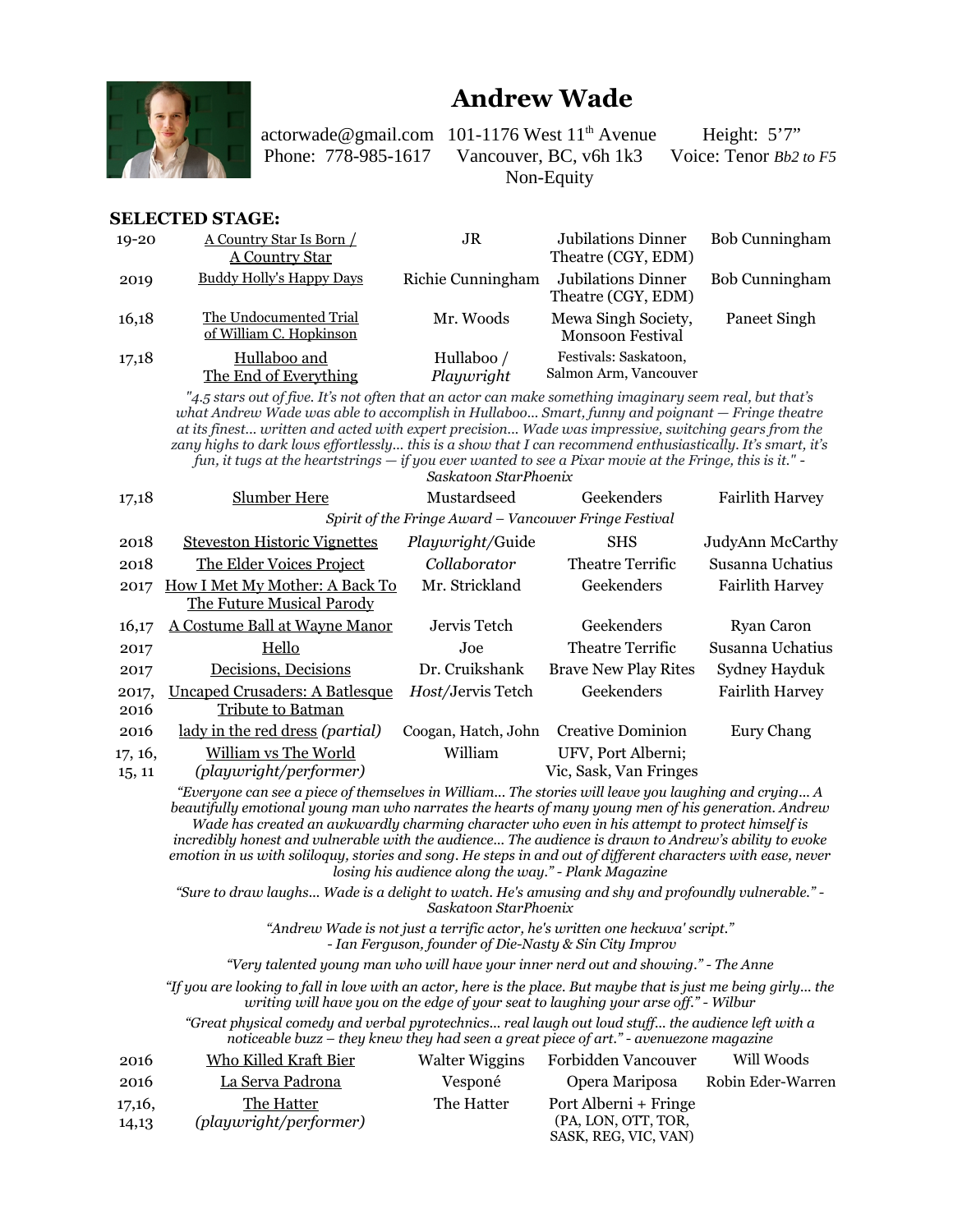*"The effect is phenomenal... It hits the right notes: it never takes itself too seriously; it shows a clear mastery of the style and text... a fascinating, frantic, engaging character who can draw our attention by simply being in the space... the Jabberwocky alone is worth the price of admission." - Mooney On Theatre*

*"Wade embodies the character of the Mad Hatter perfectly." - Apartment 613*

*"Wade's charm is undeniable." - Production Ottawa*

*"Clever and funny, with a polished, lyrical style." - The Beat Magazine*

*"Wade's performance as the jaded, lonely Hatter is a delight, convincing and poignant, not quite what one would expect, which is perfect for a Fringe festival... you quickly learn to expect the unexpected, which can only be attributed to Wade's fine acting skills." - London Free Press*

*"HATTER is a good time indeed... great storytelling, fantasy, and a lovely cuppa tea." - The Visitorium*

*"Wade jumps from one creative medium to the next... an extraordinary character." - New Ottawa Critics "The writing is clever and Andrew Wade's performance is comedic but containing a depth that allows the*

*audience to identify with him despite the clownish facade." - Charlebois Post*

*"Fantastic range, flipping a switch between wackiness and depression... You'd be mad to miss this play. 4.5 stars! " - The StarPhoenix*

*People's Choice Award! - Alberni Valley Fringe Theatre Festival*

*"A frenetic explosion of a well loved literary character...This was one-man theatre as I've never seen it... You must buy this ticket. You must take this ride." - The Marble Theatre Review*

*"I think he would do a fantastic Hamlet." - ReviewVancouver.org*

*"4.5 stars! Great theatre... endearing and sympathetic. Who knew The Hatter was such a profound character?" - The Peak*

*"Wade is a talented actor and a gifted singer. It was a very enjoyable hour." - Fringereview.ca* 

|       | 17,16, The Most Honest Man In The World | Himself | SASK, TOR, NAN,   |
|-------|-----------------------------------------|---------|-------------------|
| 15,14 |                                         |         | VIC, VAN Fringes, |
|       |                                         |         | Salmon Arm        |

*"The Most Honest Man in the World reveals great depth of emotion as it delves into the loves and losses of an awkward, often out-of-place young man... not all in life is measurable." - Janislacouvee.com*

*"Andrew Wade bares his soul in this romantic tell-all... A brave experiment, in both theater and life." Four stars! - The Saskatoon StarPhoenix*

*"A show about awkward love that everyone can relate to." - The Saskatoon Theatre Collective*

*"Engaging, emotional, and oftentimes very funny. I encourage you to attend and share in Wade's story." - Mooney On Theatre*

*"This is a story about how to figure out the kind of truth that only art can help us understand, the kind of deep, hard truth that we have to search within ourselves to figure out... it's a wonderful, heartbreaking journey to go on with him." - myentertainmentworld.ca*

*"Andrew Wade invites us into his private world and into his heart. Clearly talented... Wade is an interesting cat." - Plank Magazine*

| 2016  | People Like Us                                                  | Dan                             | Opera Mariposa                                         | Dominique<br>Samuels          |
|-------|-----------------------------------------------------------------|---------------------------------|--------------------------------------------------------|-------------------------------|
| 2016  | <b>SMACKDOWN: 24 Hour Musical</b><br>Contest – Skylines         | Book;<br>Mr. Cartwright         | <b>Awkward Stage</b><br>Productions                    | <b>GRAND PRIZE</b><br>WINNER! |
| 14-16 | Kids On The Block: Arthritis Program                            | Puppeteer                       | Cassie And Friends                                     |                               |
| 2015  | <b>Big Fish</b>                                                 | Zacky Price, Mayor              | Confidential Musical<br><b>Theatre Project</b>         | Mike Mackenzie                |
| 2015  | <b>Full Frontal Nerdity II</b>                                  | The Eighth Doctor /<br>Spy Hard | Geekenders                                             | <b>Fairlith Harvey</b>        |
| 2015  | <b>BALLS</b>                                                    | Andrew Wade                     | Stages Theatre Co.                                     | Gilles Poulin-Denis           |
| 2015  | <b>SMACKDOWN: 24 Hour Musical</b><br><u> Contest – Carry On</u> | Gus; Collaborator               | <b>Awkward Stage</b><br>Productions                    | <b>GRAND PRIZE</b><br>WINNER! |
| 2015  | Hamelin: A New Fable                                            | Ralph; Rat; others              | Axis Theatre Co.                                       | Chris McGregor                |
| 2014  | Little Women                                                    | Professor Bhaer                 | <b>Fighting Chance</b>                                 | <b>Ryan Mooney</b>            |
| 2014  | Parade                                                          | Luther Rosser                   | The Confidential<br><b>Musical Theatre Project</b>     | Mike Mackenzie                |
|       |                                                                 |                                 | Outstanding Special Event Award - 2014 OVATION! Awards |                               |
| 2014  | <b>Weird Al Burlesque</b>                                       | Spy Hard                        | Geekenders                                             | <b>Fairlith Harvey</b>        |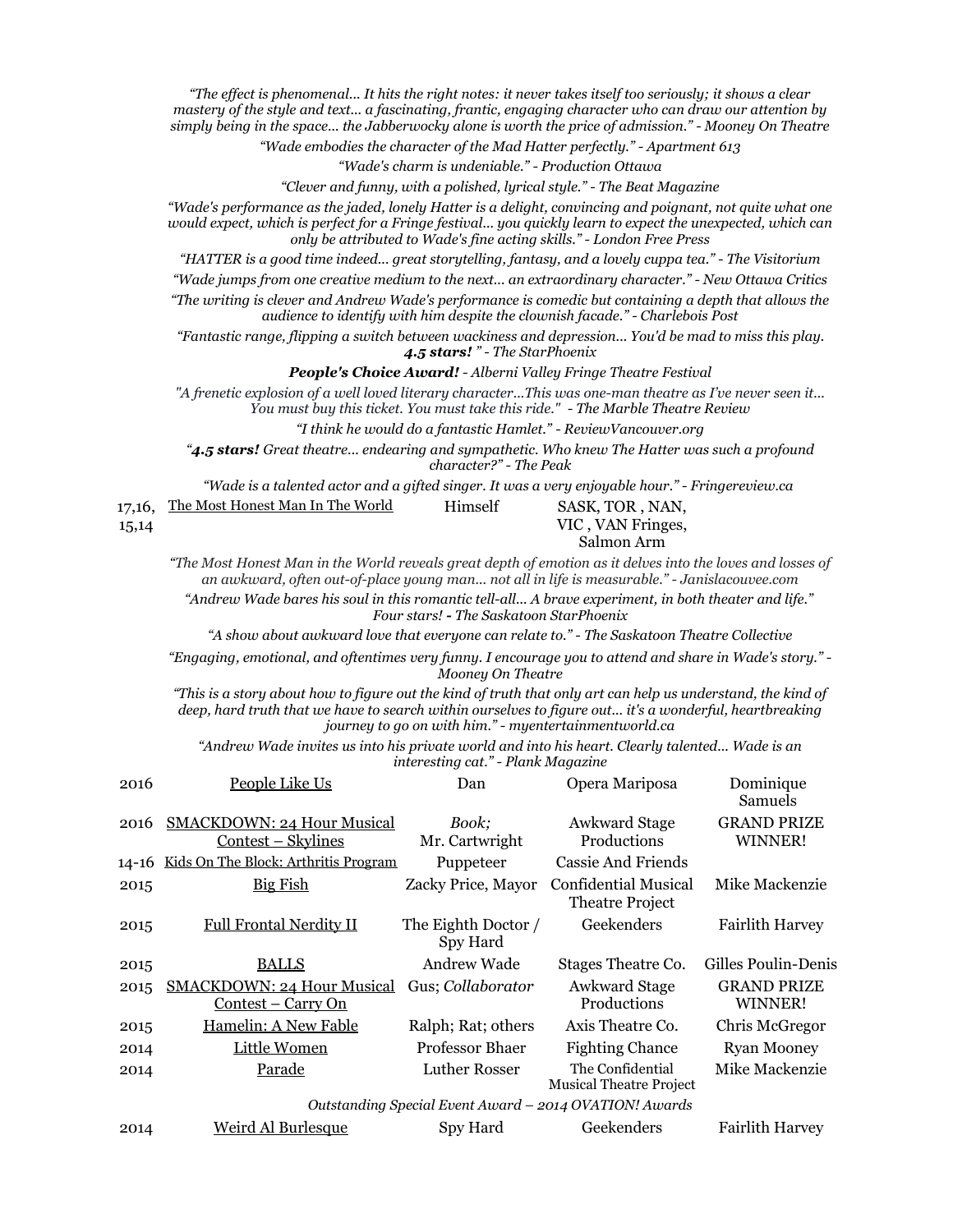| 2014          | Judge Dee's Haunted House                                                                                    | Torturer/LawOfficer                              | Seven Tyrants                                                                | David Newham                    |
|---------------|--------------------------------------------------------------------------------------------------------------|--------------------------------------------------|------------------------------------------------------------------------------|---------------------------------|
| 2014          | Gay's The Word (in concert)                                                                                  | Count Silvano                                    | <b>Applause! Musicals</b>                                                    | Scott Ashton Swan               |
| 2014          | <b>GRITS</b> and puppets and you!                                                                            | Narrator;<br>Playwright                          | <b>BC</b> Buds<br><b>Spring Arts Festival</b>                                |                                 |
| 2014          | Sail Away (in concert)                                                                                       | Sir Gerald Nutfield                              | <b>Applause! Musicals</b>                                                    | Scott Ashton Swan               |
| 2014          | Don't Blink: A Burlesque Tribute<br>to Doctor Who                                                            | The Eighth Doctor                                | Geekenders                                                                   | <b>Fairlith Harvey</b>          |
| 2014          | <b>Floyd Collins</b>                                                                                         | <b>Skeets Miller</b>                             | Patrick Street /<br>TalkIsFree (Barrie, ON)                                  | Peter Jorgensen                 |
|               | "Andrew Wade's Skeets Miller is the best reporter of them all, showing that sometimes the story's subject is | more important than the scoop." - Barrie Advance |                                                                              |                                 |
| 2013          | <b>Judge Dee's Haunted House</b>                                                                             | Panduin the Puppeteer                            | Seven Tyrants                                                                | David Newham                    |
| 2013          | Beggar's Opera                                                                                               | Filch; Prisoner                                  | Seven Tyrants                                                                | David Newham                    |
| 2013          | Fiorello! (in concert)                                                                                       | Zapatella, chorus                                | <b>Applause! Musicals</b>                                                    | Scott Ashton Swan               |
| 2013          | Side Show (in concert)                                                                                       | The Boss                                         | <b>Fighting Chance</b>                                                       | <b>Ryan Mooney</b>              |
| $12 - 13$     | Revue at the Revue                                                                                           | Jesus; Santa; others                             | Rock Theatre Co.                                                             | Katherine Stadel                |
| 2012          | Flora the Red Menace (in<br>concert)                                                                         | Mr. Weiss; others                                | Applause! Musicals                                                           | Scott Ashton Swan               |
| 2012          | Dracula: The Musical?                                                                                        | Van Helsing                                      | <b>Awkward Stage</b>                                                         | Andy Toth                       |
| 2011,<br>2012 | Henry V                                                                                                      | King of France;<br>Canterbury                    | KeepItSimple<br><b>Theatre Productions</b>                                   | David Christopher               |
|               |                                                                                                              |                                                  | "Andrew Wade was superb as the Archbishop of Canterbury. " - Victorianna     |                                 |
| 2012          | <b>Golf: The Musical</b>                                                                                     | Man 2 (lead)                                     | Viva Musica                                                                  | <b>Neal Facey</b>               |
| 2012          | A Shpadoinkle Musical                                                                                        | Frenchie; Ensemble                               | Rock Theatre Co.                                                             | Katherine Stadel                |
| 2012          | The Boys In The Band                                                                                         | Donald                                           | <b>Ghost Light Projects</b>                                                  | Randie Parliament               |
| 2012          | The Mystery of Edwin Drood                                                                                   | Throttle                                         | <b>Fighting Chance</b>                                                       | <b>Ryan Mooney</b>              |
| 2011          | Ali Baba and the 40 Thieves<br>(English Pantomime)                                                           | <b>Wakey Faker</b>                               | <b>Metro Theatre</b>                                                         | Johnny Duncan /<br>Cathy Wilmot |
| 2011          | A Funny Thing Happened On The<br>Way To The Forum                                                            | Erronius                                         | <b>Fighting Chance</b><br>Productions                                        | Cathy Wilmot                    |
|               |                                                                                                              |                                                  | Outstanding production (Community - Small Theatre) - Ovation Awards          |                                 |
| 2011          | The Mad Hatter's Tea Party<br>(playwright/performer)                                                         | The Mad Hatter                                   | 2011 Vancouver<br>Fringe                                                     |                                 |
|               | "A madman, madhat, madcap fringe play. It's amazing. Go see it." - Scott N. Wong                             |                                                  |                                                                              |                                 |
|               | "A fast-paced, interactive performance we got to scream, shout, and cheer. A lot of fun Really enjoyed       |                                                  | the enthusiasm and joy that he brought to his performance." - Plank Magazine |                                 |
| 2011          | <b>Pirate Adventures</b>                                                                                     | <b>Bilge Rat</b>                                 | Pirateadventures.ca                                                          | Cap'n Terrible Terry            |
| 2011          | Monobrow IV                                                                                                  | Monologuist                                      | <b>Intrepid Theatre Club</b>                                                 |                                 |
| 2011          | <b>Wrecking Ball 2</b>                                                                                       | Stephen Harper at<br>8 and 18 years old          | Victoria Event Centre                                                        | Wes Borg                        |
| 2011          | <b>Twelfth Night</b>                                                                                         | Malvolio                                         | <b>UVic/Phoenix Theatre</b>                                                  | Linda Hardy                     |
|               | "Andrew Wade's Malvolio is one for the ages the most sympathetic prig I have ever seen." - CBC Radio         |                                                  |                                                                              |                                 |
|               |                                                                                                              |                                                  | Best Overall Production (Community) - Critic's Choice Spotlight Awards       |                                 |
| 2011          | When We Were Awesome:<br><b>A Karaoke Musical</b>                                                            | Mark                                             | UVic/Phoenix Theatre<br><b>Auteur Project</b>                                | <b>Jesse Cooper</b>             |
| 2011          | Die Jahreszeiten (The Seasons)<br>UVic Chorus and Orchestra                                                  | Actor / Dancer                                   | Farquhar Auditorium,<br>University of Victoria                               | Conductor:<br>Ajtony Csaba      |
| 2010          | This Property is Condemned                                                                                   | Tom                                              | <b>UVic MFA Project</b>                                                      | Jeff Pufahl                     |
| 2010          | <b>Three Angry Pigs</b>                                                                                      | Jeremy                                           | UVic/Phoenix<br>Theatre, SATCo                                               | John Green                      |
| 2010          | Othello                                                                                                      | Iago                                             | VSS / Big Idea                                                               | <b>Jesse Cooper</b>             |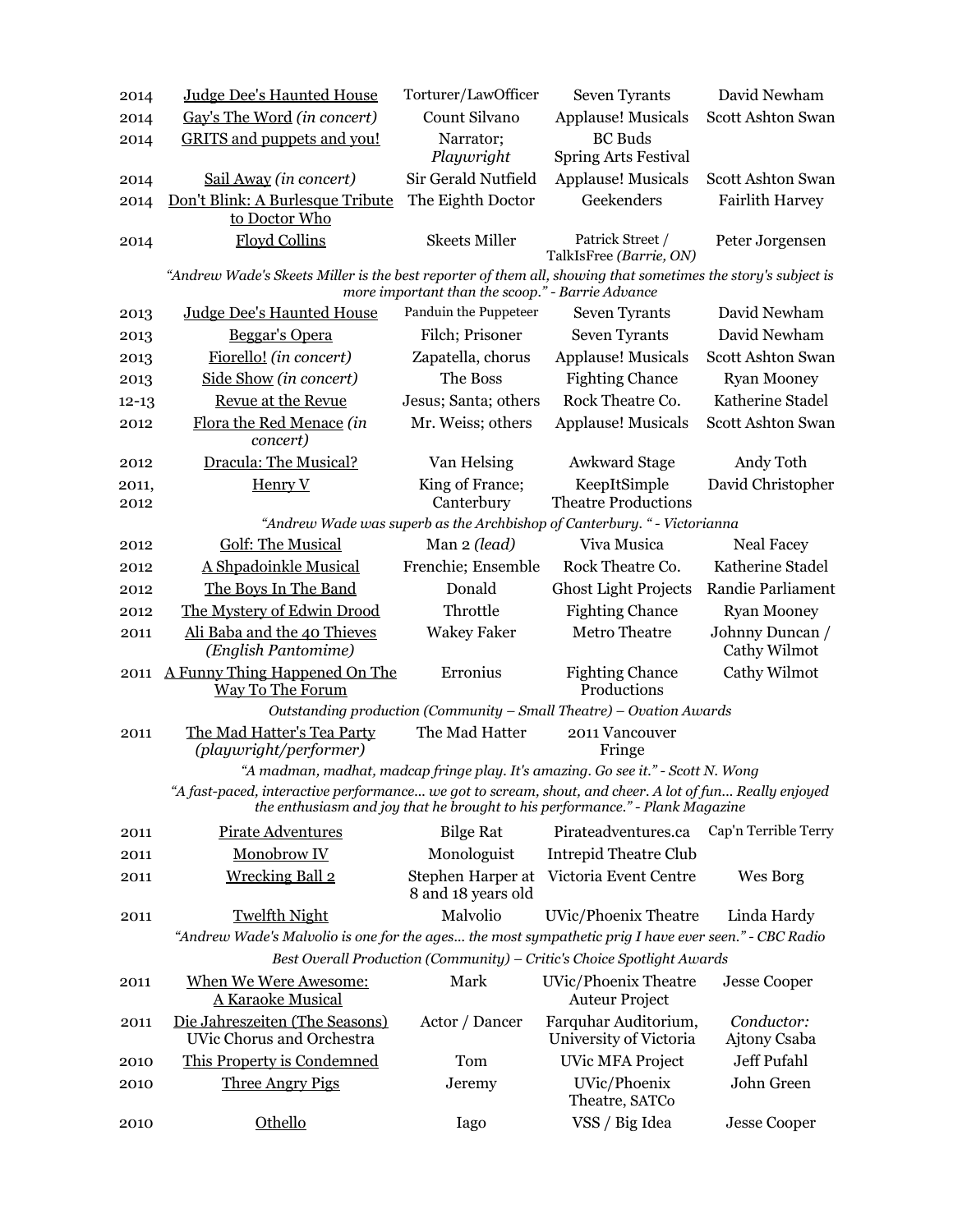| 2010 | <b>Titus Andronicus</b>                                    | Quintus; Aemilius            | VSS / Big Idea                           | Geoffrey Davidson        |
|------|------------------------------------------------------------|------------------------------|------------------------------------------|--------------------------|
| 2010 | <b>Gammer Gurton's Needle</b>                              | <b>Gammer Gurton</b>         | University of Victoria                   | <b>Andrew Gillot</b>     |
| 2010 | <b>Christmas Truce</b>                                     | Andrew, a soldier            | Langham Court<br><b>Reader's Theatre</b> | Simon Skey               |
| 2010 | Baker's Dozen                                              | Narrator                     | Langham Court<br>Reader's Theatre        | Erin Hoyt                |
| 2010 | <b>Bring Out Your Dead 3</b><br>(playwright/performer)     | Marvin Heemeyer              | <b>Intrepid Theatre</b>                  |                          |
| 2010 | Easter Play: An Unapologetic<br><b>Expression of Faith</b> | Pharisee, Soldier            | Lambrick Park<br>Church                  | Sabina Bromley           |
| 2009 | Romeo and Juliet                                           | Peter                        | <b>UVic/Phoenix Theatre</b>              | Brian Richmond           |
| 2009 | As You Like It                                             | Le Beau, Lord                | Kaleidoscope / LOST                      | Roderick Glanville       |
| 2009 | Monobrow I                                                 | $(runner-up)$                | <b>Theatre Bombus</b>                    |                          |
| 2008 | Dark of the Moon                                           | Mr. Bergen                   | <b>UVic/Phoenix Theatre</b>              | Brian Richmond           |
| 2008 | Oholibah and her Lovers                                    | <b>Secret Army</b>           | Kingstreet<br><b>Independent Opera</b>   | Producer:<br>Isaiah Bell |
| 2004 | A Midsummer Night's Dream                                  | Lysander                     | <b>Hugh McRoberts</b>                    | JudyAnn McCarthy         |
| 2003 | The Wiz                                                    | The Wiz                      | <b>Hugh McRoberts</b>                    | JudyAnn McCarthy         |
| 2003 | The Handicapper General                                    | George                       | <b>Hugh McRoberts</b>                    | Sarah<br>Cawston-Stewart |
| 2002 | <b>Further Study Required</b>                              | $X-10$                       | <b>Hugh McRoberts</b>                    | <b>Sydney Yuen</b>       |
| 2001 | <b>Pirates of Penzance</b>                                 | Pirate (ensemble)            | <b>Hugh McRoberts</b>                    | JudyAnn McCarthy         |
| 2001 | Why Do We Laugh?                                           | Andrew (age 5)               | Hugh McRoberts                           |                          |
| 2000 | <b>Witness For The Prosecution</b>                         | Juror; Prosecution<br>Assis. | <b>Hugh McRoberts</b>                    | JudyAnn McCarthy         |
| 2000 | The Flying Bandit                                          | Father; Mason;<br>Harry      | <b>Hugh McRoberts</b>                    |                          |
| 1999 | The Real Inspector Hound                                   | Felicity (as Felix)          | <b>Hugh McRoberts</b>                    |                          |
| 1993 | The Littlest Christmas Tree                                | Title role                   | <b>Westwind Elementary</b>               | Pam Lum                  |

## **SELECTED STAGE – IMPROV:**

|           | <b>Year Group/Show</b>                    | Role                                                     | <b>Theatre</b>                           | Leader             |
|-----------|-------------------------------------------|----------------------------------------------------------|------------------------------------------|--------------------|
|           | 11-13 Slixer Entertainment                | Improviser – Improv and<br><b>Murder Mystery Dinners</b> | Various                                  | Kirsten Van Ritzen |
| 2011      | Sin City Improv                           | Improviser (10 shows)                                    | Victoria Event Centre                    | Ian Ferguson       |
| $10 - 11$ | Theatreshorts                             | Improviser (8 shows)                                     | Victoria Event Centre                    | Dave Morris        |
| $08-11$   | Impromaniacs                              | Improviser (12 shows)                                    | Victoria Event Centre                    | Jonathan Argue     |
| 2011      | <b>UVic Improv</b>                        | Leader                                                   | Phoenix Theatre                          | Andrew Wade        |
| 2011      | Good Night Harold!                        | Improviser                                               | Intrepid Theatre Club Kirsten Van Ritzen |                    |
| 2009      | Improvised<br><b>Storytelling Project</b> | Writer; Director                                         | Phoenix Theatre,<br>McIntyre Studio      | Mark Eugster       |

# **SELECTED STAGE – FOR CHILDREN:**<br>Year Group /Show Pole

|       | <b>Year Group/Show</b>                         | Role                        | <b>Theatre</b>            | <b>Director</b> |
|-------|------------------------------------------------|-----------------------------|---------------------------|-----------------|
| 2016  | Richmond World<br><b>Festival</b>              | The Mad Hatter              | Minoru Park               |                 |
| 14-16 | Kids On The Block:<br><b>Arthritis Program</b> | Puppeteer                   | <b>Cassie And Friends</b> |                 |
| 2015  | Hamelin: A New<br>Fable                        | Ralph; Rat; others          | Axis Theatre Co.          | Chris McGregor  |
| 2014  | <b>GRITS</b> and puppets                       | <i>Playwright; Narrator</i> | <b>BC</b> Buds Festival,  | Andrew Wade     |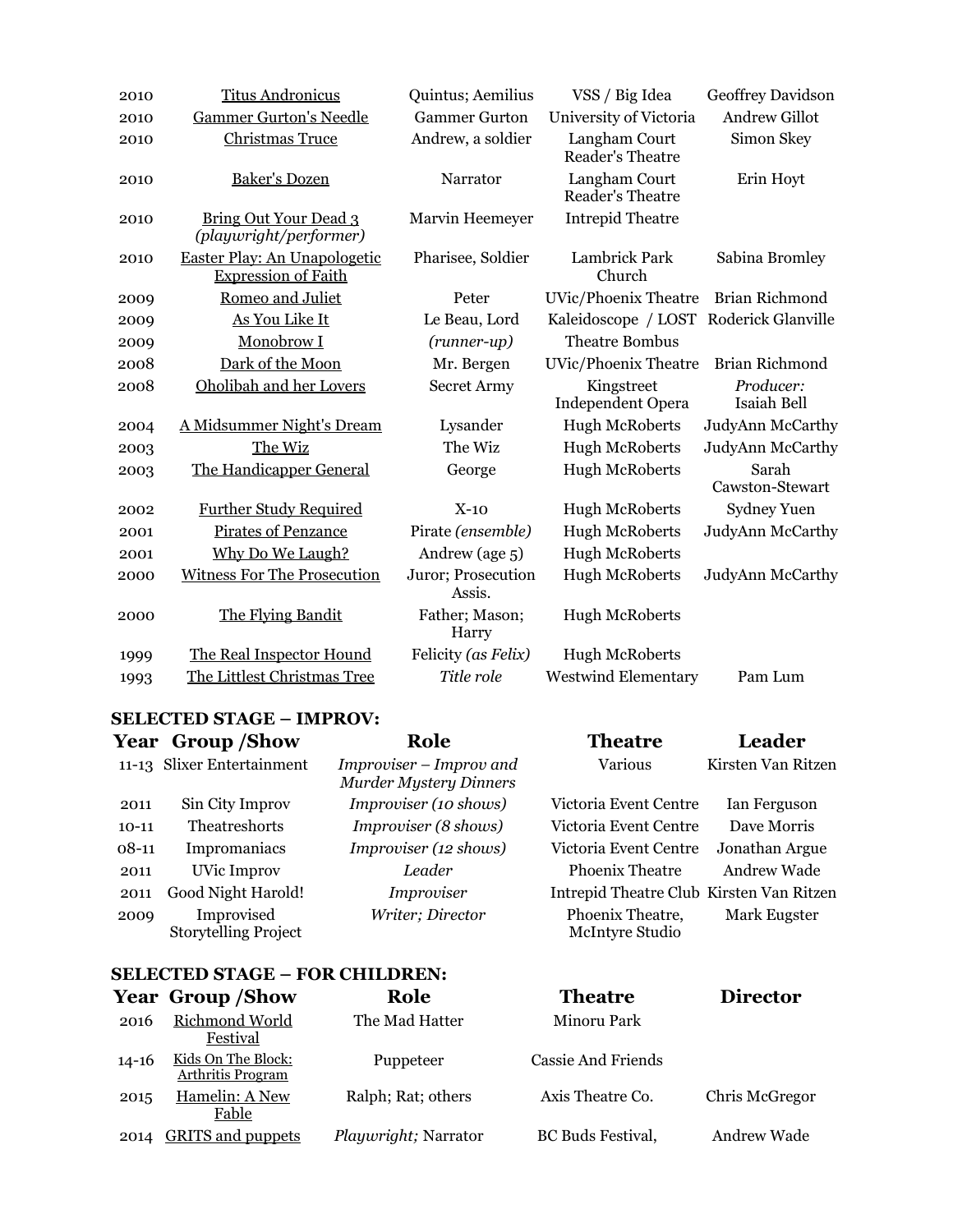|         | and you!                               |                                                     | <b>Firehall Arts Centre</b> |                               |
|---------|----------------------------------------|-----------------------------------------------------|-----------------------------|-------------------------------|
| 2011    | Pirate Adventures                      | Bilge Rat, a pirate                                 | Fisherman's Wharf           | Captain Terrible Terry        |
| 2011    | Pandamania                             | Adam; Elijah; Peter                                 | Lambrick Park Church        | Amber McMillan                |
| 2010    | Narnia Night                           | Zacchaeus                                           | Lambrick Park Church        | Rebecca Farnell               |
| $07-09$ | The Place Kidz                         | <i>(various roles)</i>                              | Lambrick Park Church        |                               |
| 2007    | Grossology<br><b>Centre Stage Show</b> | Petey; Professor Farfagnugen Telus World of Science |                             | Playwright:<br>Suzanne Paquin |
| 2007    | <b>Summer Camps</b>                    | Captain Hook; Sorting Hat;<br>Supervillains         | Telus World of Science      |                               |
| 2002    | <b>Bunch of Munsch</b>                 | Mortimer                                            | <b>Hugh McRoberts</b>       | JudyAnn McCarthy              |

## **SELECTED STAGE – STUDIO/WORKSHOP WORK:**

| Year | <b>Play</b>                 | Role              | <b>Theatre</b>                      | <b>Director</b> |
|------|-----------------------------|-------------------|-------------------------------------|-----------------|
| 2014 | Hamelin: A New Fable        | Ralph/Sheriff/Rat | Axis Theatre                        | Wayne Specht    |
| 2011 | The Cherry Orchard          | Pischin/Gaev      | Phoenix Theatre,<br>Directing Scene | Joelle Haney    |
| 2010 | A Doll's House              | Krogstad          | Phoenix Theatre.<br>Directing Scene | Nazneen Doyle   |
| 2010 | Picnic                      | Harold            | Phoenix Theatre,<br>Directing Scene | Alina Cerminara |
| 2009 | The Hothouse                | Roote             | Phoenix Theatre,<br>Directing Scene | Graeme Nathan   |
| 2007 | Loyalties                   | Jacob             | Phoenix Theatre,<br>Directing Scene | Marian McGraw   |
| 2006 | Hunger and Thirst (Excerpt) | Red               | Phoenix Theatre,<br>Directed Study  | Fay Nass        |
| 2006 | The Road To Ruin            | Fred              | Phoenix Theatre,<br>Directing Scene | Sabrina Miller  |

## **SELECTED FILM – ACTING:**

| Year | Project                             | Role                | <b>Production Company</b>                                                                  |
|------|-------------------------------------|---------------------|--------------------------------------------------------------------------------------------|
| 2018 | Console                             | John (Lead)         | VFS                                                                                        |
| 2018 | Nectar                              | The Guard           | <b>Anthony Zwartouw</b>                                                                    |
| 2016 | The Wage of Captivity               | Dr. Scott - Lawyer  | HTVBC, Shaw TV Channel 4                                                                   |
| 2016 | <b>How My Parents Met</b>           | Mr. Blair           | HTV, Hungarian TV of BC Foundation                                                         |
| 2015 | Hunter                              | Lawyer              | John Varszegi                                                                              |
| 2013 | <b>Dimension Folders</b>            | Evil Agent          | <b>HTVBC</b>                                                                               |
| 2012 | <b>Steinway Grand</b>               | Man (Lead)          | HTVBC, Shaw TV Channel 4                                                                   |
|      |                                     |                     | "A beautifully acted, sob-inducing drama about sorrow and loneliness." - Canadian Art 2012 |
| 2011 | <b>Please Print Clearly</b>         | Alvin               | <b>Black Letter Films</b>                                                                  |
| 2011 | 4 Villains (webseries)              | Green Gear; William | 4Villains.org                                                                              |
| 2011 | <b>How Socrates Bought The Farm</b> | Rowan (Lead)        | Dan Hogg / Jeremy Lutter                                                                   |
| 2011 | <b>Unsound Innocence</b>            | Vincent Scott       | HTV, Hungarian TV of BC Foundation                                                         |
| 2011 | Dealing                             | Bob (Lead)          | <b>Copper Tree Productions</b>                                                             |
| 2010 | People for a Paved Planet           | Speaker             | Dogwood Initiative.<br>http://youtu.be/LqNIVCZWVBI                                         |
| 2008 | Toadface                            | Young Carl; Josh    | Run and Gun Productions,<br>2008 Victoria FilmSlam Competition                             |
| 2005 | Roxie and the Rockhounds            | Finn the Geek       | Summer Visions Film Institute for Youth                                                    |
| 2003 | Remember One                        | Street Person #2    | Vancouver Film School (Oscar Nam)                                                          |
|      |                                     |                     |                                                                                            |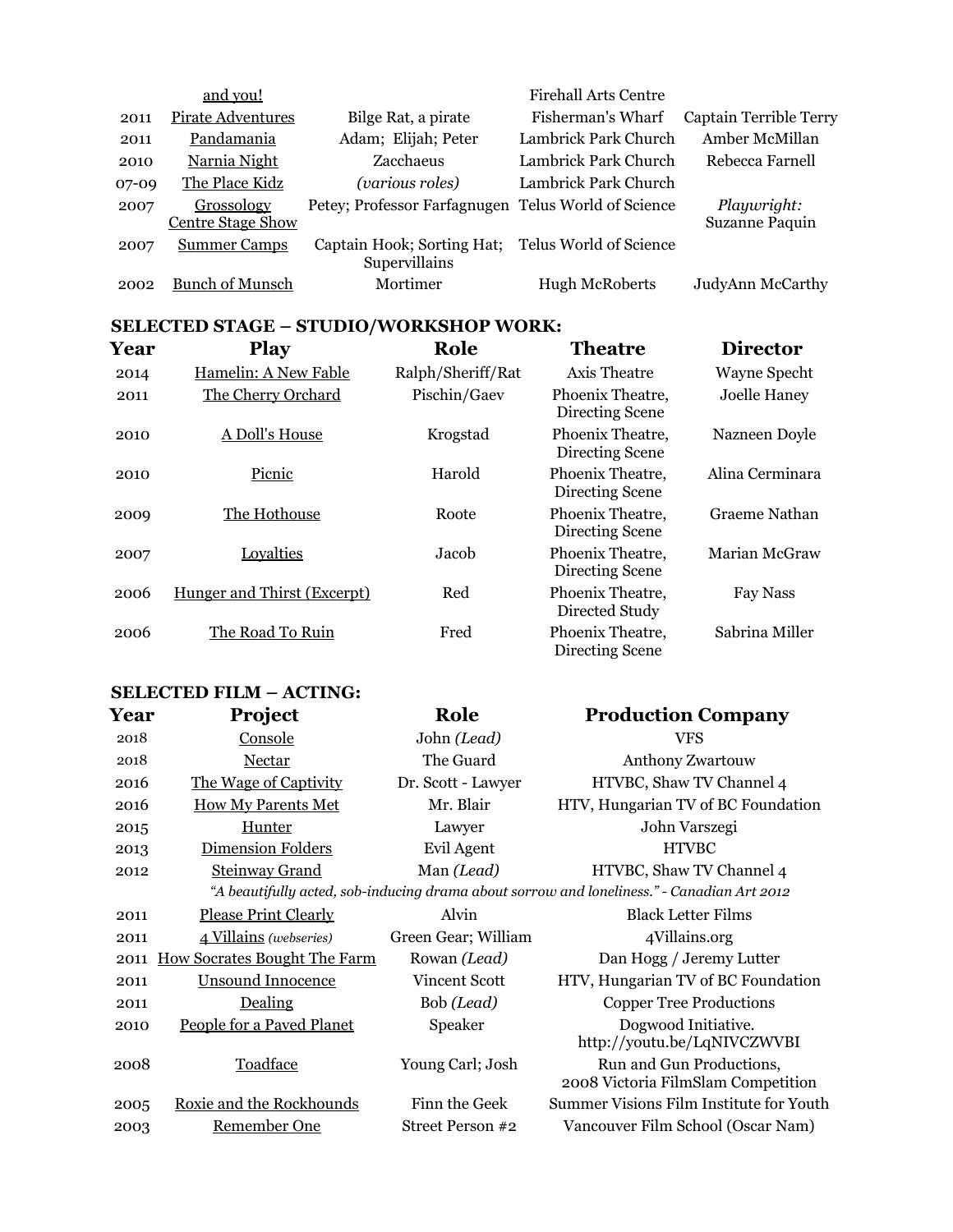| 2001 | Grade 8 | Kyle (Lead) | School board promotional film.        |
|------|---------|-------------|---------------------------------------|
|      |         |             | Directors: Chris Eastwood, Brian Tull |

#### **SELECTED FILM – BACKGROUND WORK:**

| Year | <b>Project</b>                     | Role              | <b>Production Company</b>    |
|------|------------------------------------|-------------------|------------------------------|
| 2012 | <b>Big Time Movie</b>              | <b>Background</b> | Nickelodeon Productions      |
| 2010 | <b>Escapist News Network (ENN)</b> | Background        | <b>Bionic Trousers Media</b> |
| 2009 | Freshman's Wharf                   | Shane's Friend    | The Writer's Room            |
| 2009 | <b>Sorority Wars</b>               | Nerd              | Lifetime Network             |

#### **SELECTED PLAYWRITING:**

| Year | Show                                          | <b>Position</b>          | <b>Theatre</b>        | <b>Director</b>  |
|------|-----------------------------------------------|--------------------------|-----------------------|------------------|
|      | 17,18 Steveston Historic Vignettes Playwright | ' Guide                  | <b>SHS</b>            | JudyAnn McCarthy |
| 2017 | Hullaboo and The End of<br>Everything         | Hullaboo /<br>Playwright | <b>Spired Theatre</b> |                  |

*"4.5 stars out of five. It's not often that an actor can make something imaginary seem real, but that's what Andrew Wade was able to accomplish in Hullaboo... Smart, funny and poignant — Fringe theatre at its finest... written and acted with expert precision... Wade was impressive, switching gears from the zany highs to dark lows effortlessly... this is a show that I can recommend enthusiastically. It's smart, it's fun, it tugs at the heartstrings — if you ever wanted to see a Pixar movie at the Fringe, this is it." - Saskatoon StarPhoenix*

| 2016   | Skylines – WINNER!        |           | <i>Book+Lyrics</i> SMACKDOWN: 24 Hour Musical | Claire Rice |
|--------|---------------------------|-----------|-----------------------------------------------|-------------|
|        |                           | Performer | <b>Contest - Awkward Stage</b>                |             |
| 15, 16 | TITUS: The Light and      | Book &    | <b>Awkward Stage Theatre</b>                  | Andy Toth   |
|        | Delightful Musical Comedy | Lyrics    | Company, Vancouver Fringe                     |             |
|        | of Titus Andronicus       |           |                                               |             |

*" This is a smart, clever, funny and hugely entertaining show... The meta nature of this production, commenting on its own theatrical absurdity, is half the fun. And Wade's book is so witty... Wade's and Jenny Anderson's songs are great fun... The result is delightful indeed." - Jerry Wasserman, Vancouverplays.com* 

*"Titus is one of the best and most hilarious productions that I've ever seen (of thousands of productions from all over the world)... I hope that representatives of Bard on the Beach and the Stratford Festival have seen this show and include it in future seasons. This musical will no doubt end up on Broadway and has a bright, bright future ahead of it as do its performers and creators. Andrew Wade is a wonderfully witty writer and is a revelation. Jenny Andersen's music is beautiful, varied, and catchy. I'm hoping there will be a cast recording and DVD released... (Titus) is destined for many more awards for its writer, composer, director, performers, and producer. This production is an incredible achievement. See it while you can." - Jim Macdonald, Review Vancouver*

*"There's not a note, line, or dance step out of place in this, yes, delightful re-imagining. Five stars!" - Vancouver Sun*

#### *Pick of the Fringe! - Vancouver Fringe Festival*

*"The pieces by Wade and Andersen are comparable, if not possibly surpassing the likes of Monty Python's Spamalot or the currently running Something Rotten!" - The Real /Darryl*

*"For any Shakespeare fan, this show is truly a delight... I thoroughly enjoyed this clever spin-off of one of Shakespeare's much-maligned plays." - The Peak*

*Nominated – Outstanding New Work – 12th Annual OVATION! Awards*

*"A funny and twisted commentary on Shakespeare's goriest play... the songs carry whimsy and poignancy... there is an impish joy to the whole production. My theatre companion declared that 'This should be on Broadway!'" - OutTV.ca* 

2015 Carry On – WINNER! *Collaborator* Performer; SMACKDOWN: 24 Hour Musical Contest - Awkward Stage

Productions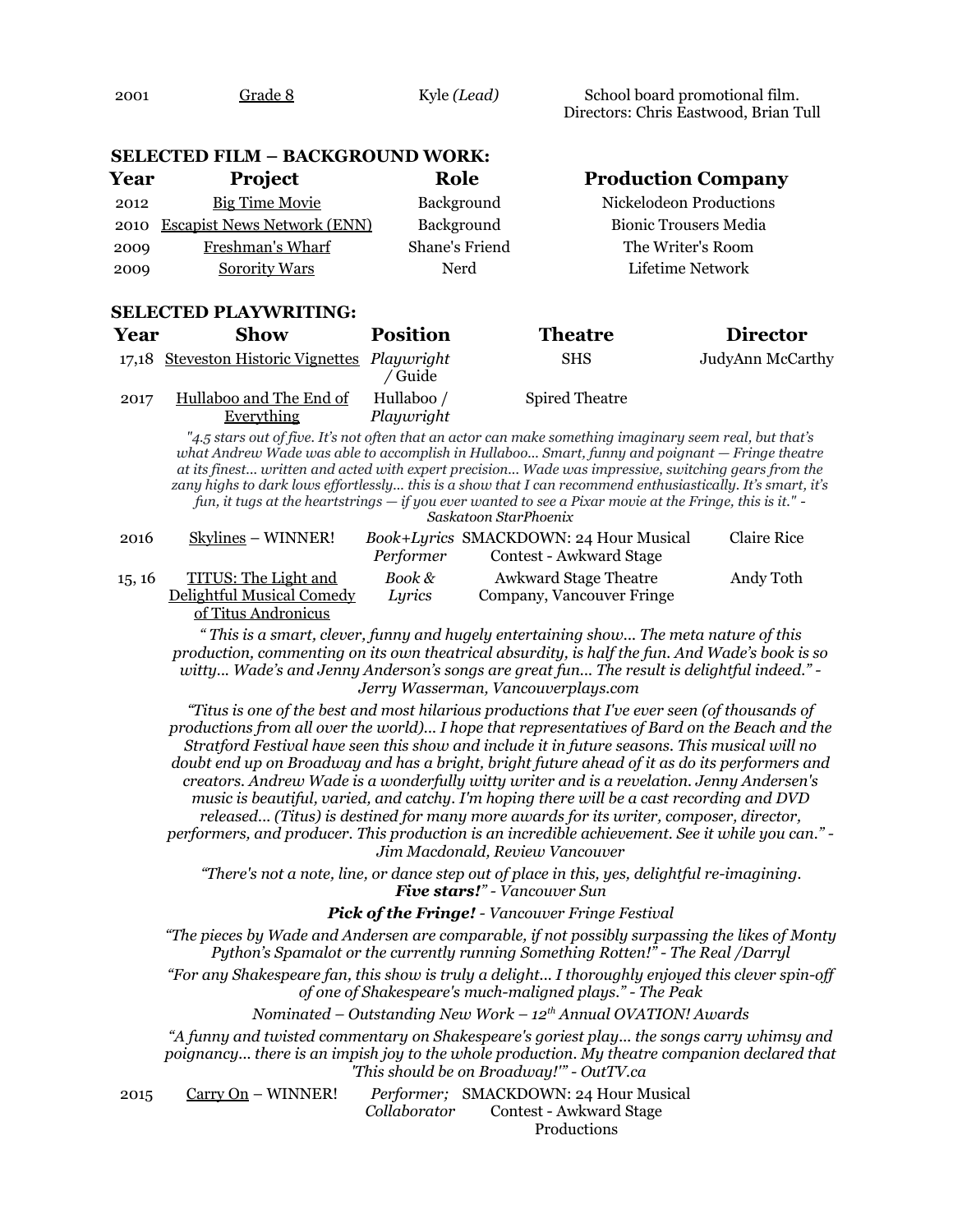| 2015          | The Lookouts                                                      | Playwright                          | <b>PULL Festival</b>                                                                                                                                                                                                                                                                                                                                          | Kayvon Kelly                                               |
|---------------|-------------------------------------------------------------------|-------------------------------------|---------------------------------------------------------------------------------------------------------------------------------------------------------------------------------------------------------------------------------------------------------------------------------------------------------------------------------------------------------------|------------------------------------------------------------|
| $14 - 15$     | The Most Honest Man<br>In The World                               | Playwright,<br>Performer            | Fringe: Saskatoon, Toronto,<br>Nanaimo, Victoria, Vancouver                                                                                                                                                                                                                                                                                                   | Andrew Wade                                                |
|               |                                                                   |                                     | "Andrew Wade bares his soul in this romantic tell-all the content is cleverly arranged it's a brave<br>experiment, in both theater and life." Four stars! - The Saskatoon StarPhoenix                                                                                                                                                                         |                                                            |
|               |                                                                   |                                     | "A show about awkward love that everyone can relate to. Will not disappoint." - The Saskatoon Theatre<br>Collective                                                                                                                                                                                                                                           |                                                            |
| 2014          | <b>GRITS</b> and puppets and<br>you!                              | Playwright,<br>Performer            | BC Buds Festival, The Firehall<br><b>Arts Centre</b>                                                                                                                                                                                                                                                                                                          | Andrew Wade                                                |
| $13 - 14$     | The Hatter                                                        | Playwright,<br>Performer            | Fringe: London, Ottawa,<br>Toronto, Saskatoon, Regina, Port<br>Alberni, Victoria, Vancouver                                                                                                                                                                                                                                                                   | Andrew Wade                                                |
| 2011,<br>2012 | The Romantics                                                     | Playwright                          | $1st$ Prize 2011 VYPC /<br><b>IGNITE! 2012</b>                                                                                                                                                                                                                                                                                                                | Mika Laulainen                                             |
|               |                                                                   |                                     | "A group of delightful characters that play the snakes and ladders game of love in their daily pursuit of<br>romance. Connecting and disconnecting, the piece cleverly wove the tragedy, which is truly the comedy of<br>love, together with endings that are not always story-book but all the more better for it." - Elinza Pretorius,<br><b>GVPTA Blog</b> |                                                            |
| 2011          | The Mad Hatter's Tea Party Playwright,                            | Performer                           | 2011 Vancouver Fringe Festival                                                                                                                                                                                                                                                                                                                                |                                                            |
| 2011          | Mannequin Man /<br>Mannequin Men                                  | Playwright                          | <b>Phoenix Theatre Directing</b><br>Project; Acadia Theatre<br>Company, Minifest 2011                                                                                                                                                                                                                                                                         | Christine Johnson,<br>Sarah Crowell                        |
| 2008,<br>2011 | William vs The World                                              | Playwright,<br>Performer in<br>2011 | Phoenix Theatre, 2008 FIND Studio<br>Series; UFV Directors' Festival 2011;<br>Victoria Fringe 2011                                                                                                                                                                                                                                                            | Jane Sanden (2008).<br>(original performer:<br>Jeff Leard) |
| 2007,<br>2008 | Hullaboo                                                          | Playwright                          | Phoenix Theatre, 2007<br>FIND Studio Series; 2 <sup>nd</sup> Prize @<br>2008 VYPC / IGNITE! 2009                                                                                                                                                                                                                                                              | Quinn Harris (2007),<br>Julian Kolstee<br>(2008)           |
| 2007          | Alice From Wonderland                                             | Playwright                          | Phoenix Theatre, SATCo                                                                                                                                                                                                                                                                                                                                        | <b>Rene Linares</b>                                        |
| 2011          | What I'd Be Without You                                           | Playwright                          | Acadia Theatre Company,<br>Minifest 2011                                                                                                                                                                                                                                                                                                                      | Zoe Seigel                                                 |
| 2010          | LEGION: Stories from Luke Playwright,<br>$(cast of 30+ children)$ | Director                            | Lambrick Park Church                                                                                                                                                                                                                                                                                                                                          | Andrew Wade                                                |
| 2008          | <b>High School Noir</b>                                           | Playwright                          | 2008 VYPC / IGNITE! 2009;<br>Hugh McRoberts One Act<br>Festival                                                                                                                                                                                                                                                                                               | Laura McLean,<br>Jacqueline Irvine                         |
| 2008          | All Fall Down                                                     | Playwright                          | <b>Schoolhouse Rocks</b>                                                                                                                                                                                                                                                                                                                                      | Lisi Tessler                                               |
| 2004          | Pinecone Wars                                                     | Playwright                          | Teenspeak                                                                                                                                                                                                                                                                                                                                                     |                                                            |

## **SELECTED VOICE-ACTING:**

| Definitely Not The Opera (DNTO)<br><b>CBC</b> Radio<br>Storyteller<br>2014<br>Party In My Dorm (videogame) Irish hipster; various<br>A Thinking Ape, Inc.<br>2011<br>Remembrance Day<br>Various Characters<br><b>CFUV 101.9</b><br>$2009 -$<br>2011<br>Candide<br><b>CFUV 101.9</b><br>Candide<br>2009<br>Woosh!<br>Village 900AM<br>John<br>2008<br>Love Is Blind<br>Village 900AM<br>Charlie<br>2008<br>Village 900AM<br>Rob<br><b>20000 Feet</b><br>2008 | Year | <b>Project</b> | Role | Producer | <b>Director</b>      |
|-------------------------------------------------------------------------------------------------------------------------------------------------------------------------------------------------------------------------------------------------------------------------------------------------------------------------------------------------------------------------------------------------------------------------------------------------------------|------|----------------|------|----------|----------------------|
|                                                                                                                                                                                                                                                                                                                                                                                                                                                             |      |                |      |          | Meghan Mast          |
|                                                                                                                                                                                                                                                                                                                                                                                                                                                             |      |                |      |          | <b>Terence Mazon</b> |
|                                                                                                                                                                                                                                                                                                                                                                                                                                                             |      |                |      |          | David Winn           |
|                                                                                                                                                                                                                                                                                                                                                                                                                                                             |      |                |      |          | David Winn           |
|                                                                                                                                                                                                                                                                                                                                                                                                                                                             |      |                |      |          | Corrie Harrison      |
|                                                                                                                                                                                                                                                                                                                                                                                                                                                             |      |                |      |          | Jeanette Lyle        |
|                                                                                                                                                                                                                                                                                                                                                                                                                                                             |      |                |      |          | <b>Will Rankine</b>  |

## **SELECTED STAGE MANAGEMENT:**

| <b>Position</b><br>Year<br><b>Producer</b><br>Name | <b>Director</b> |
|----------------------------------------------------|-----------------|
|----------------------------------------------------|-----------------|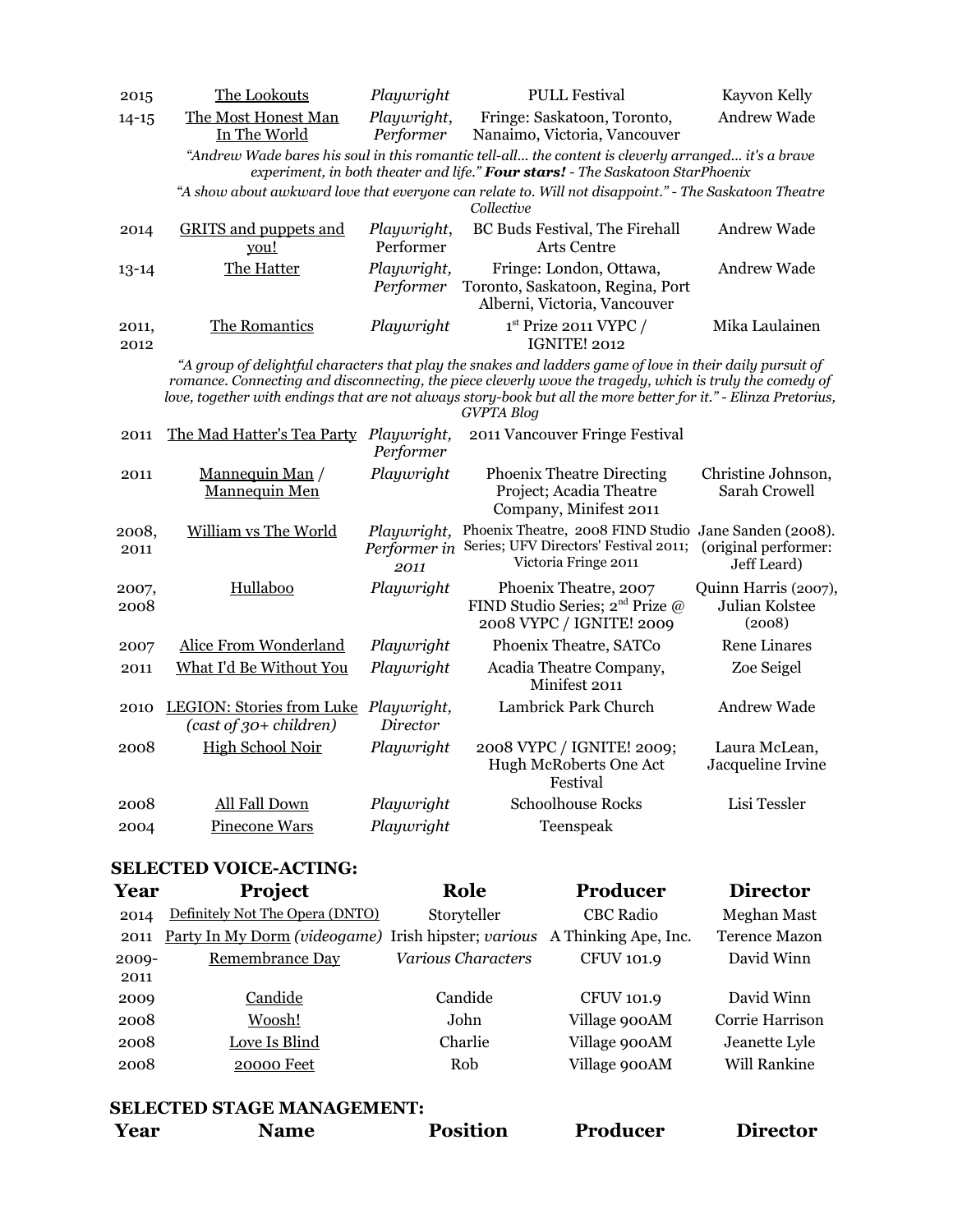| 2018 | A Vancouver Guldasta                             | Stage Manager /<br>Sound Designer | The Cultch                                                              | Paneet Singh         |
|------|--------------------------------------------------|-----------------------------------|-------------------------------------------------------------------------|----------------------|
| 2017 | A Vancouver Guldasta                             | Stage Manager                     | <b>SACHA</b>                                                            | Paneet Singh         |
| 2013 | St. Nicholas                                     | Substitute SM                     | Cider Productions                                                       | J.D. Campbell        |
| 2013 | Culture Club Diversity Talent Show Stage Manager |                                   | Richmond Multicultural<br><b>Community Services</b>                     |                      |
| 2012 | Closer                                           | <b>ASM</b>                        | <b>Shift Theatre</b>                                                    | Adam Janusz          |
| 2012 | Fortune's Fools                                  | <b>ASM</b>                        | Viva Musica                                                             | Neal Facey           |
| 2012 | The Great American Trailerpark<br>Musical        | Stage Manager                     | <b>Ghost Light Projects</b>                                             | Randie<br>Parliament |
| 2011 | Sonnets For An Old Century                       |                                   | <b>Stage Manager Rapid Rocket Productions</b><br>(2011 Victoria Fringe) | Holly Jonson         |
| 2007 | Wind in the Willows                              | ASM: Props                        | <b>Phoenix Theatre</b>                                                  | Brian Richmond       |

### **SELECTED OTHER:**

| Year  | <b>Name</b>                                  | <b>Position</b>           | Producer                                                                                              | <b>Director</b>    |
|-------|----------------------------------------------|---------------------------|-------------------------------------------------------------------------------------------------------|--------------------|
| 2014  | <b>Clutter and Contamination</b>             | Director                  | hartofsilver productions                                                                              | <b>Andrew Wade</b> |
| 2013  | <b>Culture Club Diversity Talent</b><br>Show | <b>Stage Director</b>     | Richmond Multicultural<br><b>Community Services</b>                                                   | Andrew Wade        |
| 2011  | <b>BFA: The Musical!</b><br>(World Premiere) | Director                  | Meghan Bell, Natalie North<br>(2011 Victoria Fringe)                                                  | Andrew Wade        |
|       |                                              |                           | "An engaging production that is entirely homegrown and entirely entertaining." - Victoria News        |                    |
|       |                                              |                           | "It has all the right stuff the cast performs like it's what they were born to do." - Monday Magazine |                    |
|       |                                              |                           | "The show is adorable!" - Ian Ferguson, founder of Die-Nasty and Sin City Improv.                     |                    |
| 2011  | Hockey Day 2011                              | National<br>Anthem Singer | <b>Richmond Minor Hockey</b><br>Association                                                           |                    |
| 0.010 | $I1 P$ (I <sub>0</sub> ) $I1$ (Eq. 10.11)    | $D0$ $\cdots$ $\alpha$    | Lombriely Doub Chungh                                                                                 | $A = A$            |

| 2010 | LEGION: Stories from Luke<br>$(cast of 30+ children)$ | Playwright,<br>Director | Lambrick Park Church                                  | Andrew Wade        |
|------|-------------------------------------------------------|-------------------------|-------------------------------------------------------|--------------------|
| 2010 | 2 Public Improv Workshops                             | Leader                  | Impromaniacs                                          | Andrew Wade        |
| 2010 | Dealing                                               | Film Editor             | <b>Copper Tree Productions</b>                        | Randall Sawka      |
|      |                                                       |                         | Winner - Platinum Screen Award (Nevada Film Festival) |                    |
| 2009 | <b>SOIL Apprentices Documentary</b>                   | Film Editor             | Stewards of Irreplacable Land                         |                    |
| 2009 | The Just The Facts Ma'am Show Screenwriter            |                         | CineVic Film Slam /                                   | Robyn Lee Unwin    |
|      | http://www.youtube.com/watch?v=CNoZEJmpIJM            |                         | Eros Vision Works, Inc.                               |                    |
| 2004 | <b>Opening Night</b>                                  | Director                | <b>Hugh McRoberts</b>                                 | <b>Andrew Wade</b> |
| 2003 | <b>What You Carry With You</b>                        | Stagehand               | Miscellaneous Productions, Inc.                       |                    |
|      |                                                       |                         |                                                       |                    |

## **EDUCATION, TRAINING & AWARDS:**

2012 National Voice Intensive

- BFA 2011 Bachelor of Fine Arts, Dept. of Theatre, Acting Specialization, University of Victoria INSTRUCTORS INCLUDED: Ned Vukovic, Jan Wood, Brian Richmond (acting); Linda Hardy (voice); Conrad Alexandrowicz (movement, Laban, maskwork); Fran Gebhard (screenacting); Bindon Kinghorn (stage management); Britt Small (viewpoints); Jennifer Wise, Tony Vickory, Allana Lindgren, Timothy Iles (theatre history); Timothy O'Gorman (lighting)
- BA 2011 Bachelor of Arts, Dept. of Writing, Drama Specialization, University of Victoria INSTRUCTORS INCLUDED: Joan MacLeod, Charles Tidler (playwriting); Brian Paisley, Maureen Bradley (screenwriting); Carla Hesketh/Funk, Tim Lilburn (poetry); Brian Hendricks (film); David Leach (creative non-fiction); Lorna Jackson, John Gould (fiction); Lynne Van Luven (Canadian theatre); Steven Price (grammar)
-